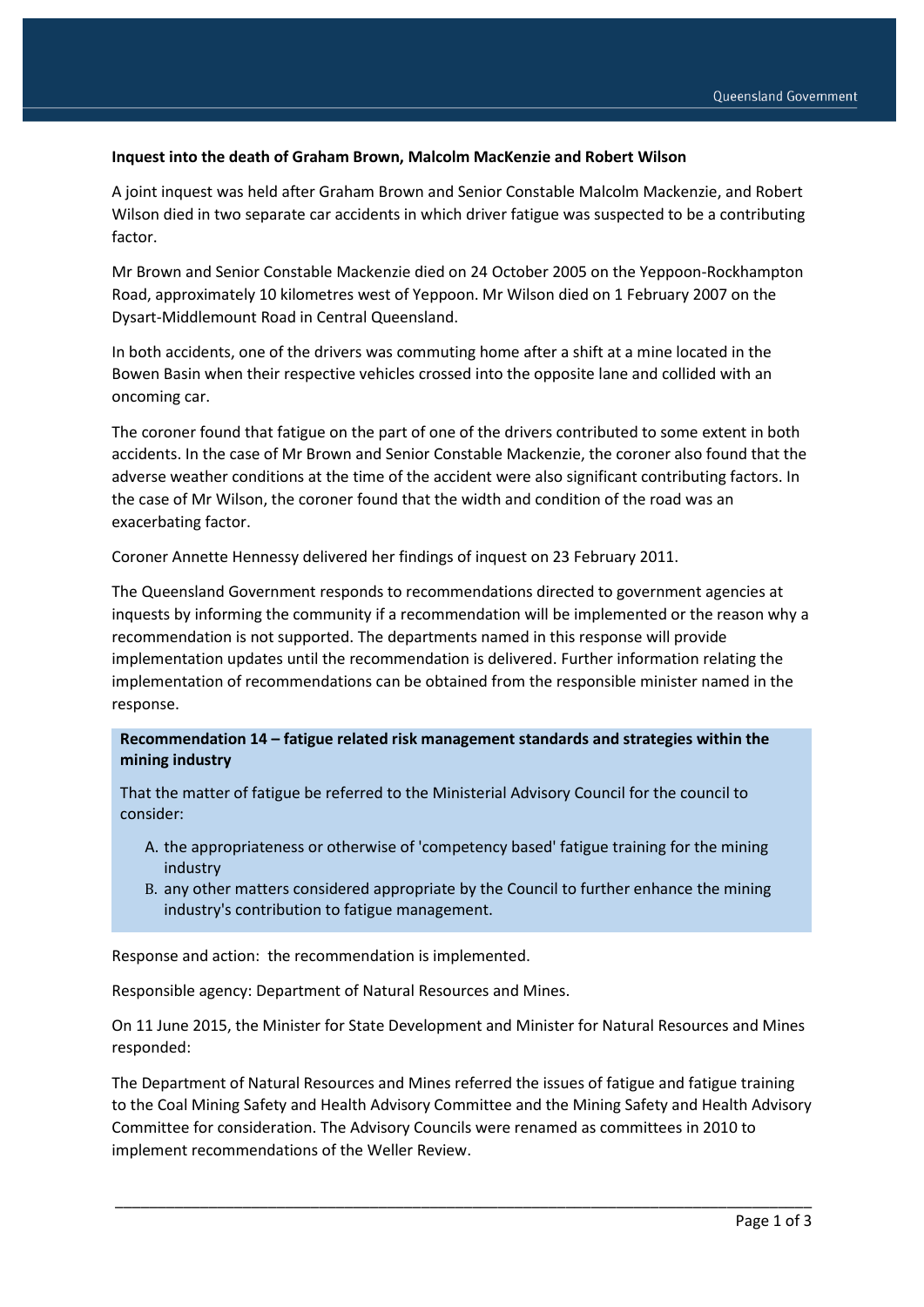The Advisory Committees considered competency based training for fatigue and decided that it was not a realistic option because of the lack of appropriate competency units and the difficulty in creating them. However, the department is continuing to review fatigue education and explore the best ways to make educational information on fatigue available to mine workers. For example, advisory committee members provided input to the Whole of Government Fatigue Forum held in Rockhampton on 2 October 2014.

In addition, the department's current guidance material for the Queensland mining industry on fatigue risk management (Queensland Guidance Note 16) was released in 2013 and is being reviewed. Feedback from most mines was that the guidance note provided a framework for managing fatigue and roster design. Members of the advisory committees have also provided feedback on the guidance note. The final review and update is to be completed by mid-2015 when the updated guidance note 16 will be ready for release.

## **Recommendation 16 – whole-of-government fatigue related risk management standards and strategies across all Queensland industries.**

In order to ensure a whole-of-government response to the occupational health and safety issue of shift work and commuting across all the industrial sectors, that Queensland Transport, in conjunction with the Division of Workplace Health and Safety and the Mines Inspectorate, review the current regulatory framework, standards and guidelines to identify risks to workers and the public from shift work, commuting and fatigue to ensure the legislative framework manages risk at an acceptable level and make a formal reference of the issue to a joint session of the Coal and Metals Advisory Councils.

Response and action: the recommendation is implemented.

Responsible agency: Department of Natural Resources and Mines supported by Queensland Treasury and the Department of Transport and Main Roads.

On 11 June 2015, the Minister for State Development and Minister for Natural Resources and Mines; the Deputy Premier, Minister for Transport, Minister for Infrastructure, Local Government and Planning and Minister for Trade; the Minister for Main Roads, Road Safety and Ports and Minister for Energy and Water; and the Treasurer, Minister for Employment and Industrial Relations and Minister for Aboriginal and Torres Strait Islander Partnerships responded:

The Mines Inspectorate, Department of Natural Resources and Mines, in conjunction with the Department of Transport and Main Roads organised a whole-of-government forum that was held in Rockhampton on 2 October 2014. The fatigue forum provided an opportunity for government, industry and businesses to share their knowledge and good practice on fatigue management, with a focus on the Bowen Basin roads and industries. There were 38 participants on the day who came from the Department of Transport and Main Roads, the Department of Natural Resources and Mines, Workplace Health and Safety Queensland, the Queensland Police Service, Emergency Services, WorkCover, Queensland Health, Central Queensland University, Rocky's Own Transport, Pacific National, Ergon, Road Accident Action Group, the Queensland Resources Council, the Construction, Forestry, Mining and Energy Union, as well as representatives from mining companies in the Bowen Basin.

Feedback from the forum was provided to the Coal Mining Safety and Health Advisory Committee and resulted in the establishment of a pilot project between the Department of Natural Resources

\_\_\_\_\_\_\_\_\_\_\_\_\_\_\_\_\_\_\_\_\_\_\_\_\_\_\_\_\_\_\_\_\_\_\_\_\_\_\_\_\_\_\_\_\_\_\_\_\_\_\_\_\_\_\_\_\_\_\_\_\_\_\_\_\_\_\_\_\_\_\_\_\_\_\_\_\_\_\_\_\_\_